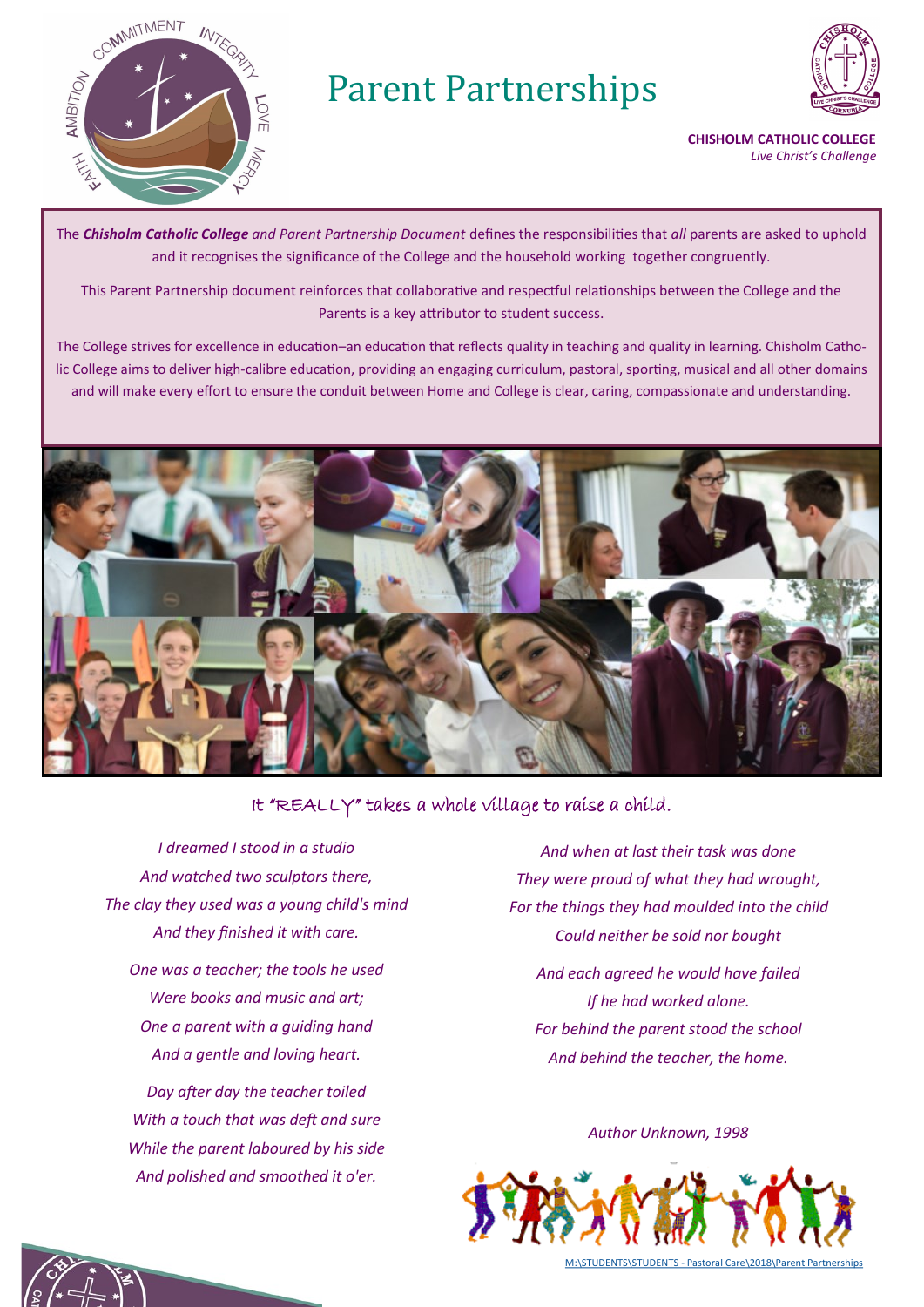# **Grievance and Resolution Procedure**



### **To work in partnership with the College, Parents are asked to:**

- *Show an active interest in their child's schooling and progress.*
- *Co-operate with the College to achieve the best outcomes for their child.*
- *Support College staff in maintaining a safe and respectful learning environment for all students.*
- *Initiate and maintain constructive communication and relationships with College staff regarding their child's learning, well being and behaviour.*
- *Contribute positively to behaviour support plans that concern their child.*
- *Make every effort for their child to be at College every day and on time. When their child is not going to be present, parents will notify the College.*
- *Ensure that their child is prepared for College each day with sustaining food, adequate sleep and clean presentation.*
- *Recognise that less than 30% of student academic achievement is attributable to the College and that the quality of the home environment is a major factor also.*
- *Appreciate that teachers will make every effort to respond to requests, but a 24 – 48 hour time frame to respond is reasonable.*
- *Keep updated on regular events via the Parent Portal.*
- *Engage, with and attend where possible College events to develop and strengthen our community.*
- *Notify the College of any change in contact details (phone numbers / addresses etc.) and/or medical conditions particularly those requiring medication.*
- *Meet the financial obligations associated with enrolment.*
- *Show reverence and respect for the prayer life of the College.*
- *Assist the College by ensuring their children adhere to College rules and regulations in regard to grooming, College uniform and the behaviour management procedures.*
- *Speak positively about the College and teachers in the presence of students who attend the College.*

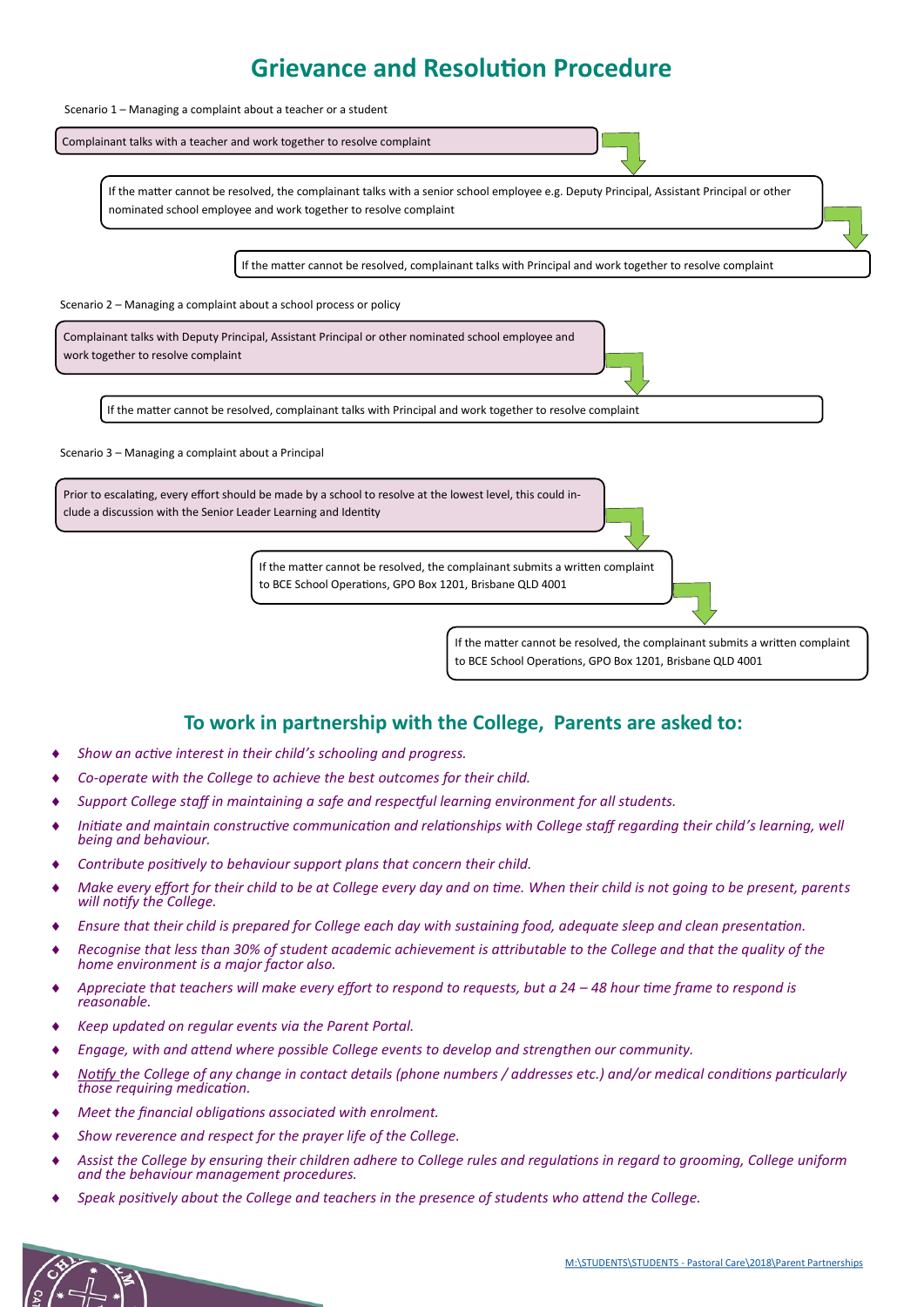# **Parent Code of Conduct**

#### **Scope:**

This policy applies to all adults including parents, guardians, step-parents, grandparents, extended family, caregivers and any others while involved in activities or communications related to Chisholm Catholic College, Cornubia. For the purpose of this policy the term "parent" refers to all caregivers as listed above.

#### **Ethical Conduct:**

Parents play a key role in the education of their children and should act in the best interest of students, their families, staff and the College community.

The College values its diverse community and respects the rights, beliefs and practices of individuals and their families.

Parents are students' most significant role models. Accordingly, the College expects a high standard of personal behaviour from parents, when they are on College grounds, attending events or communicating with staff or other students. For example:

- Refraining from engaging in malicious or judgmental gossip (either directly or online), and ensuring that anything they say about others is fair and truthful.
- Refraining from actions and behaviour that constitutes bullying, harassment, discrimination or vilification.
- Refraining from offensive, insulting or derogatory language or conduct. This includes wearing clothing with offensive language or insignia.
- Dressing appropriately according to the occasion. Not smoking on College grounds or within 5 meters of the College boundary (this is required by Queensland law).
- Not possessing alcohol on College grounds, unless the event has been sanctioned by the College.
- Not attending College events if affected by alcohol or any other intoxicant.
- Showing proper care and regard for College Property, the property of others and Occupational Health and Safety considerations.

#### **Communications and interactions with staff, other parents and students.**

Parents are expected to interact civilly with staff, students and other parents at all times. Written and spoken communication should be courteous and respectful. Abusive language, raising your voice, insulting or violent behaviour to anyone on College grounds or at any College-related event, is not appropriate.

Parents are expected to ensure that relationships with students are strictly in accordance with appropriate roles and that favouritism and special treatment are avoided.

Parents are expected to ensure that physical contact with all students is appropriate given the age of, and relationship with the student such that questions of impropriety do not arise.

Whilst interaction between students can be unruly, it is not appropriate to discipline another parent's child whilst on College grounds, unless there is a reasonable health and safety concern.

In some circumstances parents are required by law to advise the College of areas of potential conflict such as parenting and family court orders. The College expects parents to behave lawfully on College grounds and observe the terms of any order, obligation or undertaking to which they may be subject.



M:\STUDENTS\STUDENTS - Pastoral Care\2018\Parent Partnerships